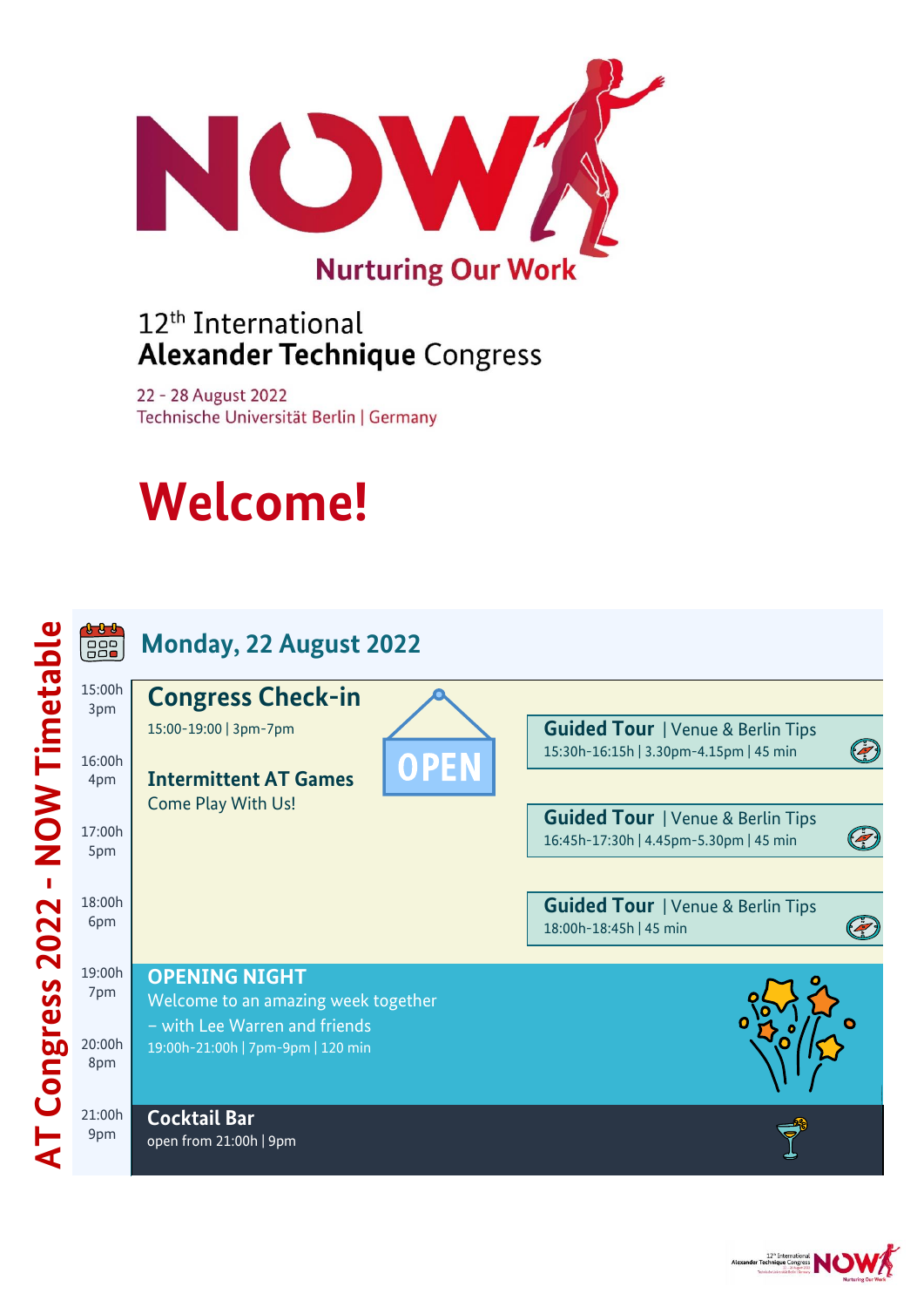| l                                                                                        |  |
|------------------------------------------------------------------------------------------|--|
|                                                                                          |  |
|                                                                                          |  |
| ï                                                                                        |  |
|                                                                                          |  |
|                                                                                          |  |
|                                                                                          |  |
| $\mathfrak{c}% _{i}^{\prime}=\mathfrak{c}_{i}%$<br>$\frac{1}{2}$                         |  |
| $\mathcal{L}(\mathcal{L})$ and $\mathcal{L}(\mathcal{L})$ and $\mathcal{L}(\mathcal{L})$ |  |
|                                                                                          |  |
|                                                                                          |  |
| ı<br>I                                                                                   |  |
|                                                                                          |  |
|                                                                                          |  |
| C                                                                                        |  |
|                                                                                          |  |
| I                                                                                        |  |
| [                                                                                        |  |

**1 1 1**  $722$ 

### **Tuesday, 23 August 2022**



**Dinner Break**  19:00h -20:00h | 7pm-8pm | 60 min



20:00h 8pm **Bob's Corner |** Joyful Congress Updates & AT Impulses 20:00-20:30h | 8pm-8.30pm | 30 min

21:00h **AT Poetry Slam** Evening Entertainment 20:30-22:00h | 8.30pm-10pm | 90 min

9pm

19:00h 7pm

> **AT Movie Night** Evening Entertainment 20:30-22:00h | 8.30pm-10pm | 90 min

120 min

**Cocktail Bar** open from 20:30h | 8.30pm

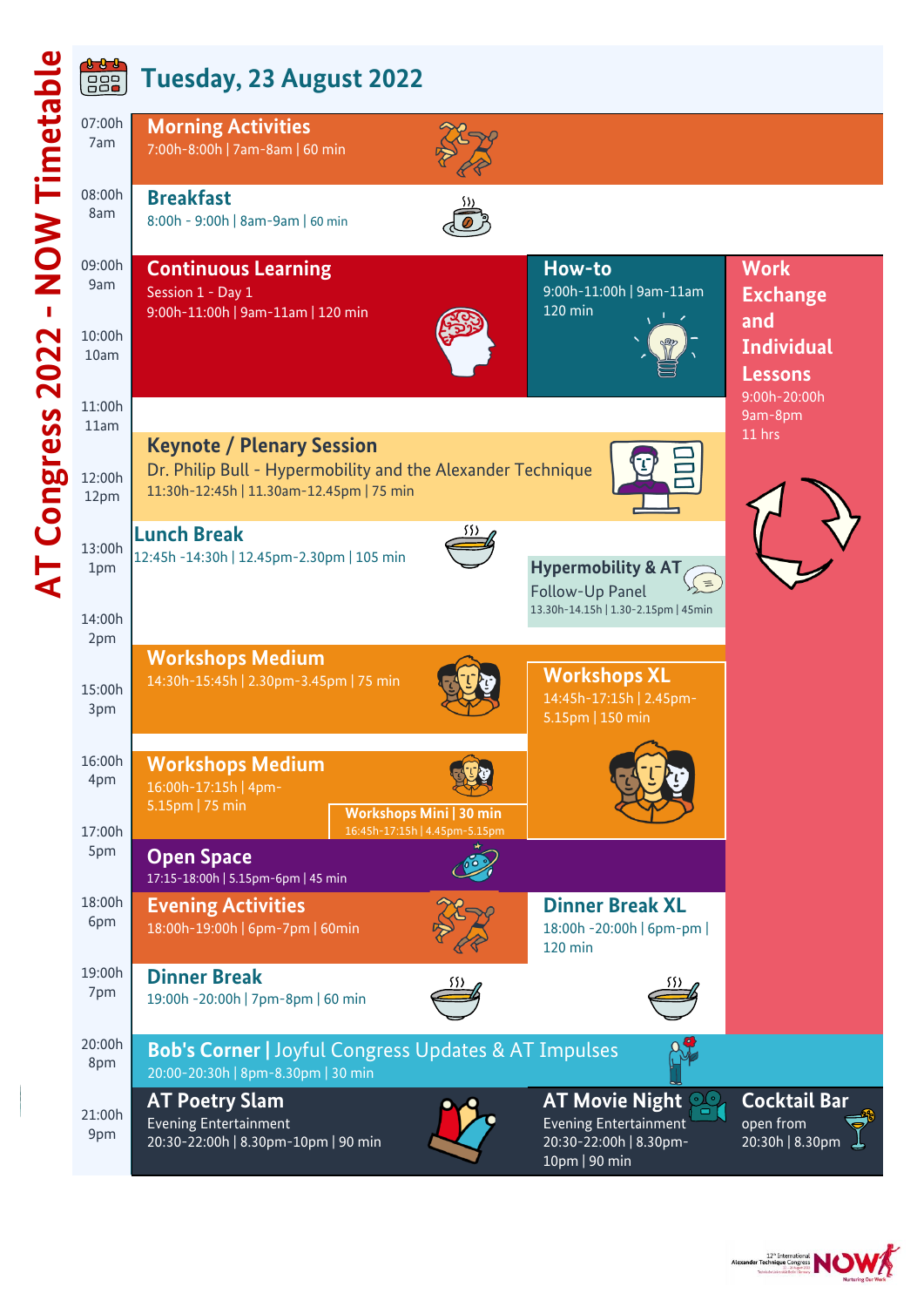

 $0 - 0 - 0$ 

#### **Wednesday, 24 August 2022** 88



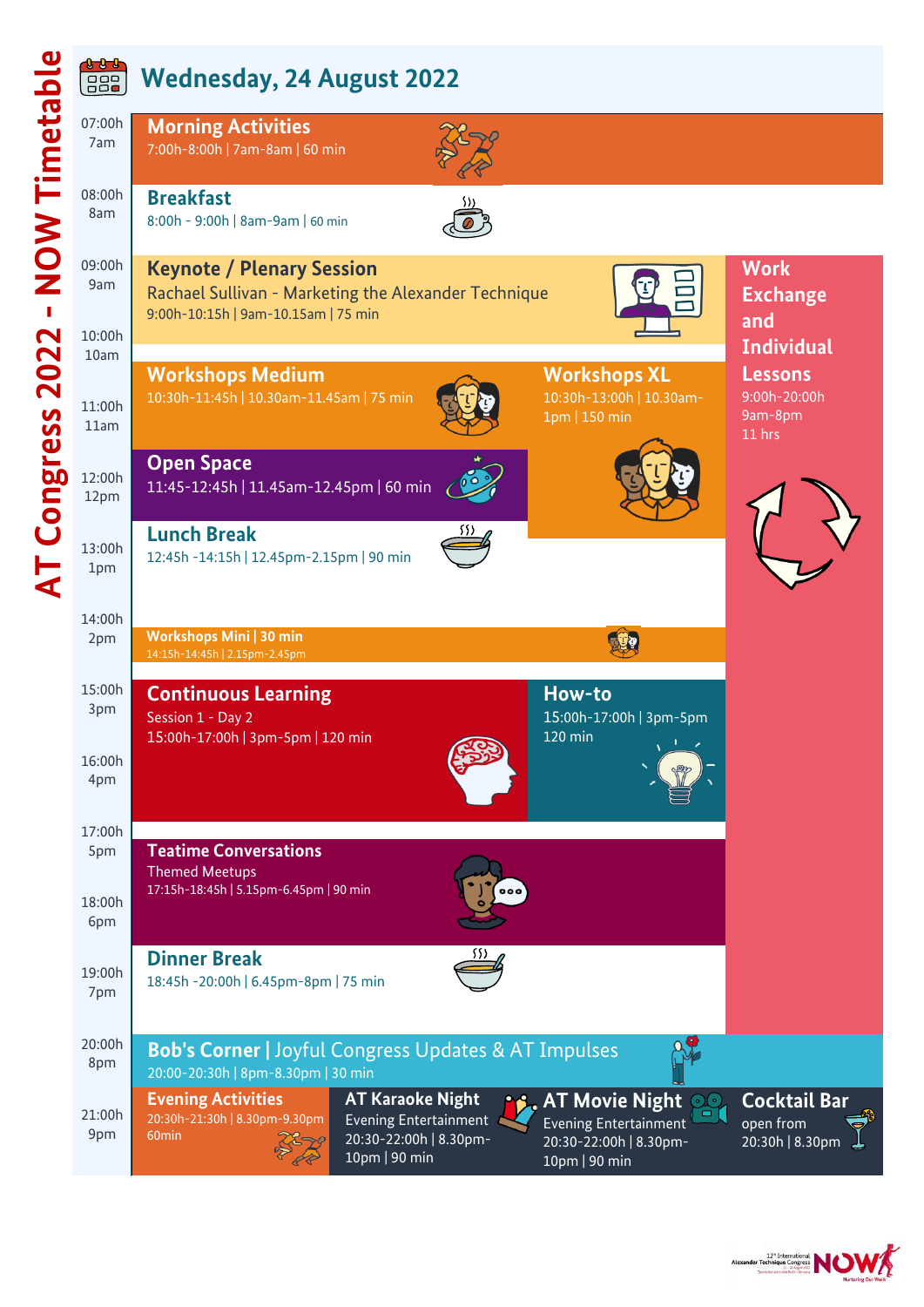07:00h

<u>i j j</u>

#### **Thursday, 25 August 2022** 88

**Morning Activities**



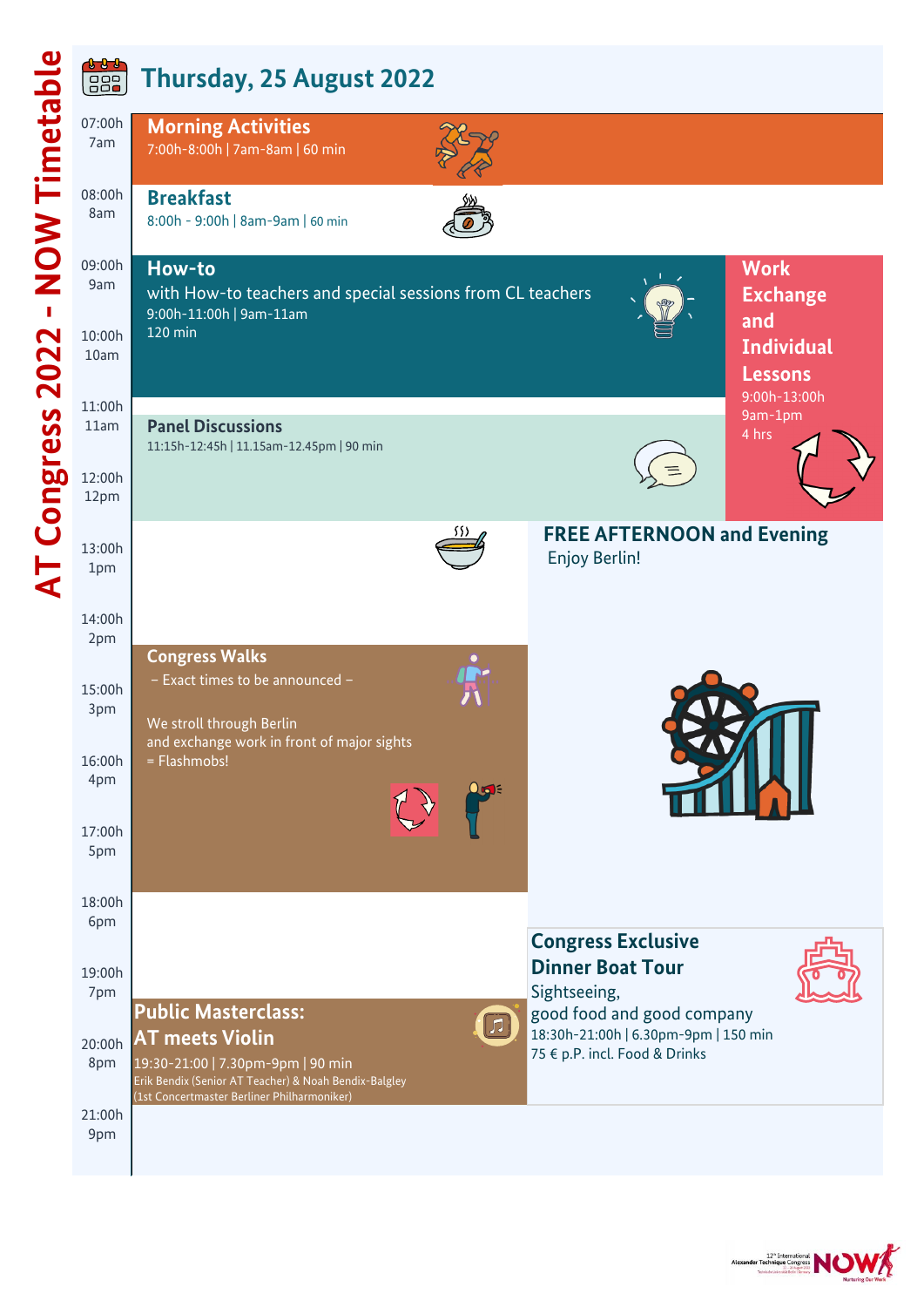|                                        | <u>t t t</u><br>$\boxed{ \begin{smallmatrix} 0 & 0 & 0 \\ 0 & 0 & 0 \\ 0 & 0 & 0 \end{smallmatrix}}$ |                                                                                                                        |     |                                                                                                                                 |                                                     |
|----------------------------------------|------------------------------------------------------------------------------------------------------|------------------------------------------------------------------------------------------------------------------------|-----|---------------------------------------------------------------------------------------------------------------------------------|-----------------------------------------------------|
|                                        | 07:00h<br>7am                                                                                        | <b>Morning Activities</b><br>7:00h-8:00h   7am-8am   60 min                                                            |     |                                                                                                                                 |                                                     |
| <b>NOW Timetable</b><br>$\blacksquare$ | 08:00h<br>8am                                                                                        | <b>Breakfast</b><br>8:00h - 9:00h   8am-9am   60 min                                                                   |     |                                                                                                                                 |                                                     |
|                                        | 09:00h<br>9am                                                                                        | <b>Keynote / Plenary Session</b><br>David Anderson - Exploring the science<br>behind the Alexander Technique           |     |                                                                                                                                 | <b>Work</b><br><b>Exchange</b>                      |
| $\mathbf{\Omega}$                      | 10:00h<br>10am                                                                                       | 9:00h-10:15h   9am-10.15am   75 min                                                                                    |     |                                                                                                                                 | and<br><b>Individual</b>                            |
| <b>AT Congress 202</b>                 | 11:00h<br>11am                                                                                       | <b>Workshops Medium</b><br>10:30h-11:45h   10.30am-11.45am   75 min                                                    |     | <b>Workshops XL</b><br>10:30h-13:00h   10.30am-<br>1pm   150 min                                                                | <b>Lessons</b><br>9:00h-20:00h<br>9am-8pm<br>11 hrs |
|                                        | 12:00h<br>12pm                                                                                       | <b>Workshops Medium</b><br>12:00h-13:15h<br>12pm-1.15am   75 min<br>Workshops Mini   30 min                            |     |                                                                                                                                 |                                                     |
|                                        | 13:00h<br>1pm                                                                                        | 12:45h-13:15h   12.45pm-1.15pm<br><b>Lunch Break</b><br>13:15h -15:00h   1.15pm-3pm   105 min                          | 532 |                                                                                                                                 |                                                     |
|                                        | 14:00h<br>2pm                                                                                        |                                                                                                                        |     |                                                                                                                                 |                                                     |
|                                        | 15:00h<br>3pm                                                                                        | <b>Continuous Learning</b><br>Session 2 - Day 1<br>15:00h-17:00h   3pm-5pm   120 min                                   |     | How-to<br>15:00h-17:00h   3pm-5pm<br>120 min                                                                                    |                                                     |
|                                        | 16:00h<br>4pm                                                                                        |                                                                                                                        |     |                                                                                                                                 |                                                     |
|                                        | 17:00h<br>5pm                                                                                        | <b>Evening Activities</b><br>17:15h-18:15h   5.15pm-6.15pm   60min                                                     |     | <b>Open Space</b><br>17:15-18:15h   5.15pm-                                                                                     |                                                     |
|                                        | 18:00h<br>6pm                                                                                        | <b>Dinner Break</b><br>18:15h - 20:00h   6.15pm-8pm   105 min                                                          |     | $6.15$ pm   60 min<br><b>Meet the Authors</b><br>18:15h - 20:00h   6.15pm-8pm  <br>105 min                                      |                                                     |
|                                        | 19:00h<br>7pm                                                                                        |                                                                                                                        |     |                                                                                                                                 |                                                     |
|                                        | 20:00h<br>8pm                                                                                        | <b>Bob's Corner   Joyful Congress Updates &amp; Meet ATCA</b><br>20:00-20:45h   8pm-8.45pm   45 min                    |     |                                                                                                                                 |                                                     |
|                                        | 21:00h<br>9pm                                                                                        | <b>AT Cabaret / Performances</b><br>Evening Entertainment w/ Wolfgang Weiser<br>20:45-22:15h   8.45pm-10.15pm   90 min |     | <b>AT Movie Night</b><br>$\odot$<br>Evening Entertainment <sup>1</sup><br>$\Box$<br>20:45-22:15h   8.45pm-<br>10.45pm   120 min | <b>Cocktail Bar</b><br>open from<br>20:45h   8.45pm |
|                                        | 22:00h<br>10pm                                                                                       |                                                                                                                        |     |                                                                                                                                 |                                                     |

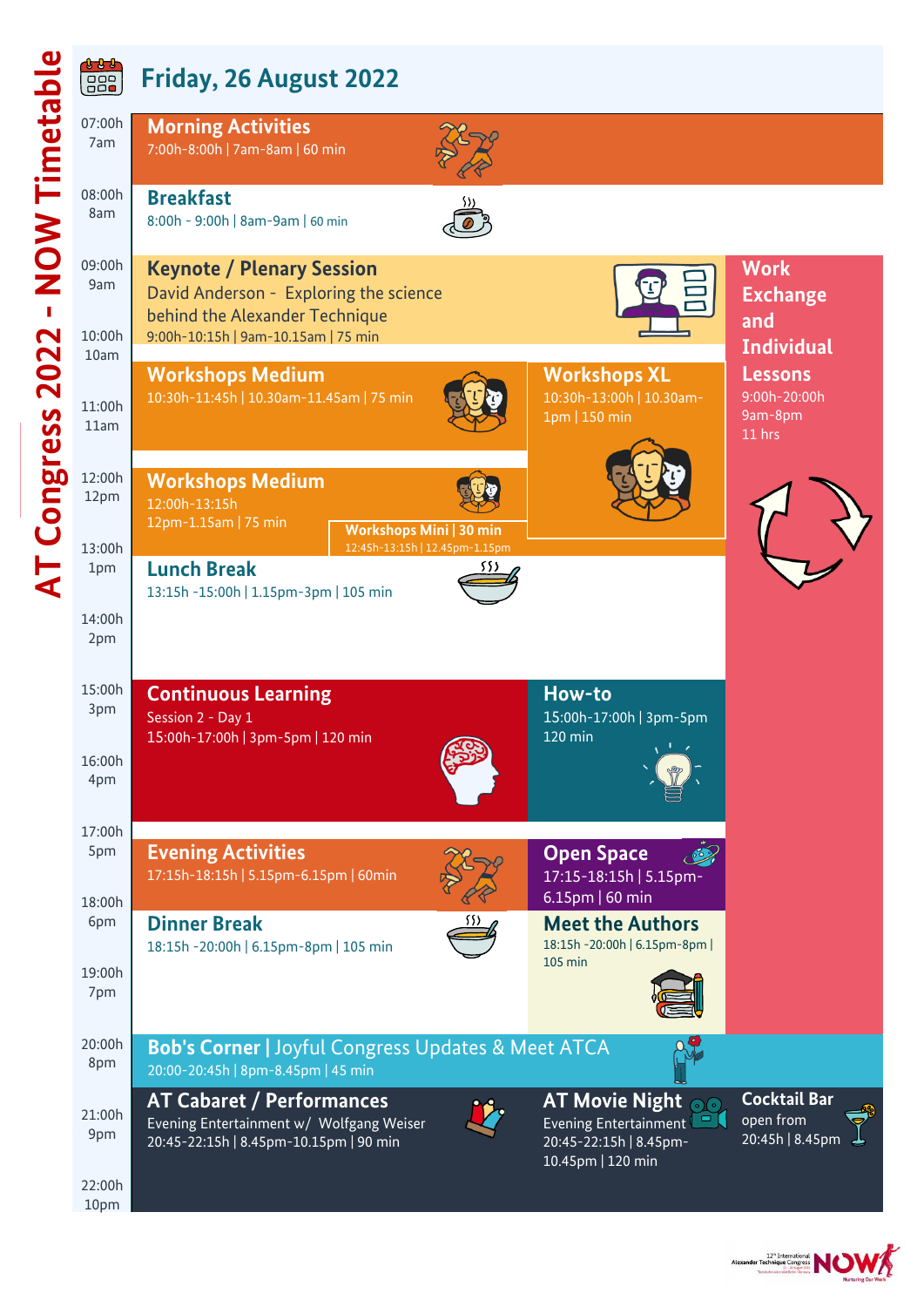### **Saturday, 27 August 2022**



| 07:00h<br>7am  | <b>Morning Activities</b><br>7:00h-8:00h   7am-8am   60 min                                           |                                                                        |                                                       |
|----------------|-------------------------------------------------------------------------------------------------------|------------------------------------------------------------------------|-------------------------------------------------------|
| 08:00h<br>8am  | <b>Breakfast</b><br>8:00h - 9:00h   8am-9am   60 min                                                  |                                                                        |                                                       |
| 09:00h<br>9am  | <b>Continuous Learning</b><br>Session 2 - Day 2<br>9:00h-11:00h   9am-11am   120 min                  | How-to<br>9:00h-11:00h   9am-11am<br>120 min                           | <b>Work</b><br><b>Exchange</b><br>and                 |
| 10:00h<br>10am |                                                                                                       |                                                                        | <b>Individual</b><br><b>Lessons</b>                   |
| 11:00h         |                                                                                                       |                                                                        | 9:00h-20:00h<br>9am-8pm                               |
| 11am           | <b>Panel Discussions</b><br>11:15h-12:45h   11.15am-12.45pm   90 min                                  |                                                                        | 11 hrs                                                |
| 12:00h<br>12pm |                                                                                                       |                                                                        |                                                       |
| 13:00h<br>1pm  | <b>Lunch Break</b><br>12:45h -14:15h   12.45pm-2.15pm   90 min                                        |                                                                        |                                                       |
| 14:00h         |                                                                                                       |                                                                        |                                                       |
| 2pm            | <b>Workshops Medium</b>                                                                               |                                                                        |                                                       |
| 15:00h<br>3pm  | 14:15h-15:30h   2.15pm-3.30pm   75 min                                                                | <b>Workshops XL</b><br>14:45h-17:15h   2.45pm-<br>5.15pm   150 min     |                                                       |
|                | <b>Workshops Medium</b>                                                                               |                                                                        |                                                       |
| 16:00h<br>4pm  | 15:45h-17:00h   3.45pm-                                                                               |                                                                        |                                                       |
|                | 5.00pm   75 min<br><b>Workshops Mini   30 min</b><br>16:30h-17:00h   4.30pm-5.00pm                    |                                                                        |                                                       |
| 17:00h<br>5pm  | <b>Open Space</b><br>11:45-12:45h   11.45am-12.45pm   60 min                                          |                                                                        |                                                       |
|                |                                                                                                       |                                                                        |                                                       |
| 18:00h<br>6pm  | <b>Evening Activities</b><br>18:00h-19:00h   6pm-7pm   60min                                          | <b>Dinner Break XL</b><br>18:00h - 20:00h   6pm-pm  <br><b>120 min</b> |                                                       |
| 19:00h         | <b>Dinner Break</b>                                                                                   |                                                                        |                                                       |
| 7pm            | 19:00h -20:00h   7pm-8pm   60 min                                                                     |                                                                        |                                                       |
| 20:00h<br>8pm  | <b>Bob's Corner   Joyful Congress Updates &amp; AT Impulses</b><br>20:00-20:30h   8pm-8.30pm   30 min |                                                                        |                                                       |
| 21:00h<br>9pm  | The legendary<br><b>CONGRESS FAREWELL PARTY!!</b><br>20.30h-open end   8.30pm-open end                |                                                                        | <b>Cocktail Bar</b><br>open from<br>20:30h   8.30pm < |
|                | with DJ ND                                                                                            |                                                                        |                                                       |
| 22:00h<br>10pm |                                                                                                       |                                                                        |                                                       |